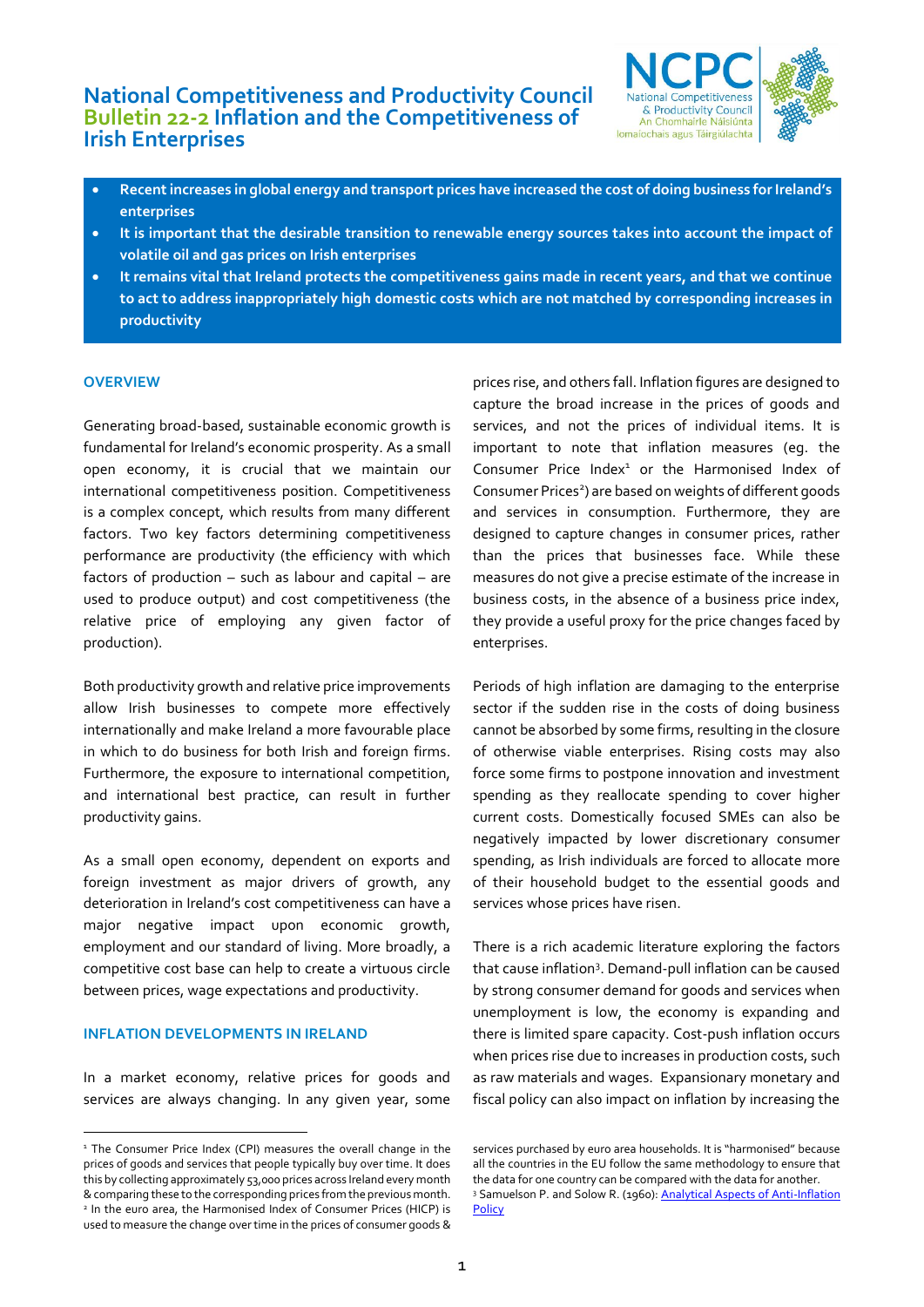spending power of consumers and enterprises relative to the supply of goods and services<sup>4</sup> .

Research on the Irish economy over four decades has found that external factors have been the most important determinants of inflation due to the small size and highly open nature of the economy<sup>5</sup>. Ireland is a price taker for many goods and services with no power to influence international commodity markets. In the late 1970s, the global oil crisis had a significant impact on Irish energy prices and headline inflation. Throughout the 1970s and 1980s, deep linkages with the UK economy saw Irish inflation dynamics closely linked to UK price developments<sup>6,7</sup>.

By the end of the 1990s, the strength of the US dollar led to a surge in Irish inflation $^{\rm 8}$ , providing further evidence that much of Ireland's inflation has been determined by external factors over the past 50 years. However, domestic factors have also been found to play a role, particularly in times of recession<sup>9</sup>. This is evident, for example, when inflation turned negative following the bursting of the property bubble and subsequent banking crisis in the late 2000s following a period of higher inflation earlier in the decade when consumer spending was surging, and the economy was overheating (see Figure 1).



#### Figure 1: Historical Inflation Developments in Ireland

#### Source: Central Statistics Office

It has been argued that the increasingly globalised nature of the world economy with cheaper imports, increased labour supply, increased competition, and the integration of global supply chains has been responsible for the low

and synchronised nature of inflation in advanced economies in recent decades. However, research by the European Central Bank<sup>10</sup> has disputed this argument and instead posited that common shocks and a move to inflation-targeting regimes played an important role in the convergence of inflation outcomes towards low and stable levels.

In Ireland, the recent surge in consumer prices has seen annual inflation reach rates last observed during the height of the Celtic Tiger. The Consumer Price Index (CPI) increased by 7.0% in April 2022 compared to April 2021 (see Figure 2). This is the highest year-on-year change in 22 years. The most notable changes in the year to April 2022 were increases in Transport (up 18.9%), Housing, Water, Electricity, Gas and Other Fuels (up 17.1%), and Alcoholic Beverages and Tobacco (up 5.1%). At the same time, the cost of Education decreased (-0.8%). Soaring energy prices accounted for almost half of the increase in the Consumer Price Index in April 2022.

#### Figure 2: Contributions to changes in the CPI



### Source: Central Statistics Office

Inflationary pressures have been building since mid-2021 driven by rising energy prices, the rapid recovery in the domestic economy following COVID-19-related disruption, international supply chain bottlenecks, and base effects<sup>11</sup> relating to weak price trends in 2020. The Russian invasion of Ukraine in February 2022 has put

<sup>4</sup> Arestis P. and Sawyer M. (2004): Re-examining Monetary and Fiscal [Policy for the 21st Century](https://ideas.repec.org/b/elg/eebook/3240.html) 

<sup>&</sup>lt;sup>5</sup> Byrne S. and Zakipour-Saber (2020): Evaluating the Determinants of [Irish Inflation](https://www.centralbank.ie/docs/default-source/publications/economic-letters/vol-2020-no-1-evaluating-the-determinants-of-irish-inflation-(byrne-and-zakipour-saber).pdf)

<sup>&</sup>lt;sup>6</sup> Geary P. and McCarthy C. (1976): Wage and price determination in a [labour-exporting economy: The case of Ireland](https://www.sciencedirect.com/science/article/abs/pii/0014292176900313) 

<sup>7</sup> Honohan P. and Flynn J. (1986)[: Irish Inflation in EMS](http://www.tara.tcd.ie/bitstream/handle/2262/68780/v17n31986_2.pdf?sequence=1)

<sup>8</sup> Honohan P. and Lane P. (2003): Divergent Inflation Rates in EMU

<sup>9</sup> Bermingham et al. (2012): Explaining Irish Inflation During the Financial [Crisis](https://www.centralbank.ie/docs/default-source/publications/research-technical-papers/research-technical-paper-09rt12.pdf?sfvrsn=8)

<sup>&</sup>lt;sup>10</sup> ECB (2021): Globalisation and its implications for inflation in advanced [economies \(europa.eu\)](https://www.ecb.europa.eu/pub/economic-bulletin/articles/2021/html/ecb.ebart202104_01~ae13f7fe4c.en.html)

<sup>&</sup>lt;sup>11</sup> The base effect can be defined as the contribution to the change in the year-on-year inflation rate in a particular month that stems from a deviation of the month-on-month rate of change in the base month (i.e. the same month one year earlier) from the usual seasonal pattern.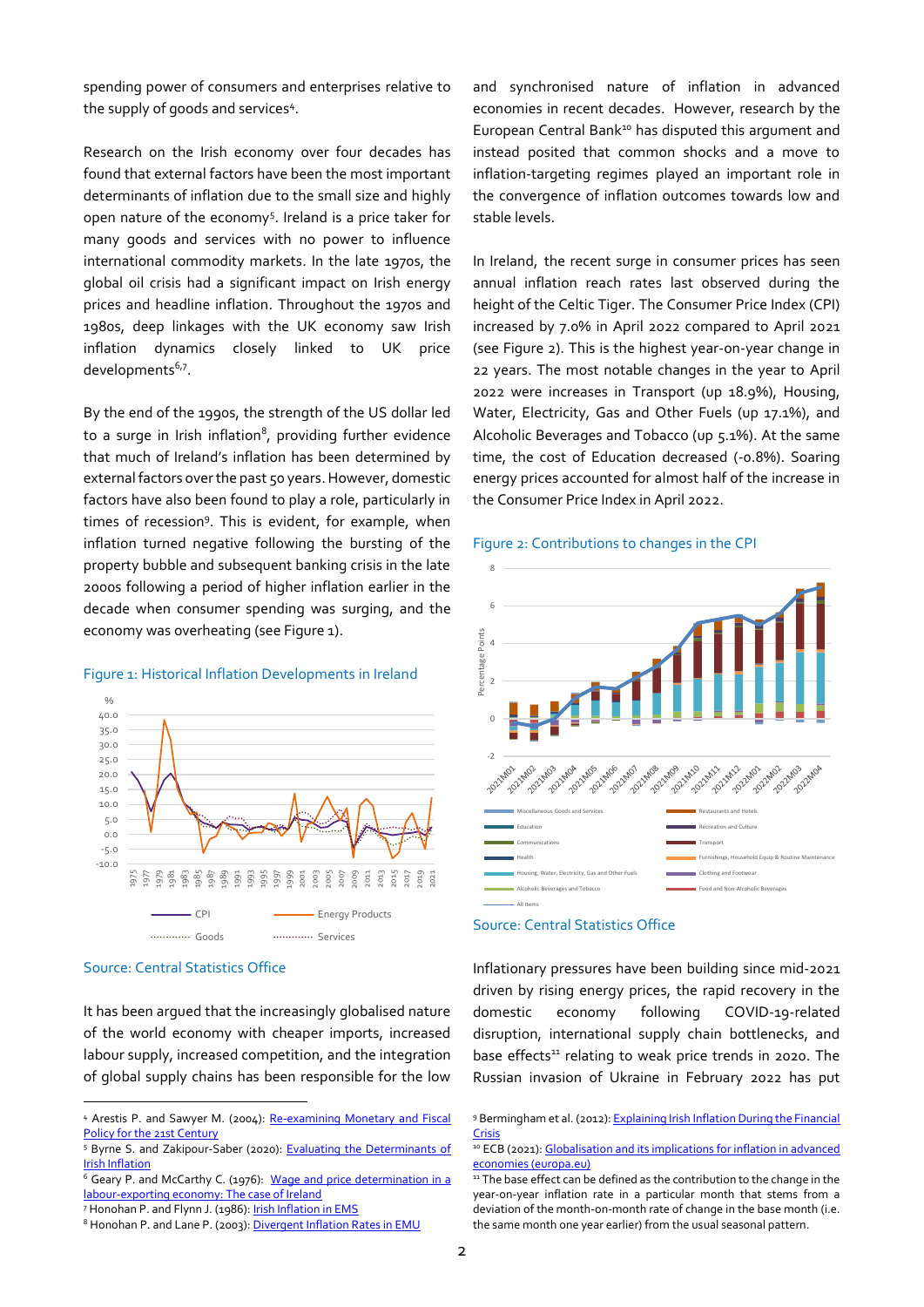further strong upward pressure on global prices, particularly in energy markets. Whilst rising energy prices have been one of the main drivers of increases in the CPI, the contribution made by other components has also been increasing as energy costs and supply chain disruption begin to feed through into core inflation (excluding energy) as rising input costs impact on the price of food.

These inflationary pressures are not unique to Ireland and have been observed across the majority of advanced economies as the global economy recovers in the aftermath of the COVID-19 shock and as energy prices soar, reinforced by the invasion of Ukraine and the introduction of sanctions against Russia. Ireland is heavily exposed to the changing price of energy on world markets with the majority of Ireland's energy needs being met from imports. These prices have risen significantly in recent months, with global oil prices reaching \$123 per barrel in March 2022<sup>12</sup>. European gas prices on average quadruped between early 2021 and March 2022<sup>13</sup> driven overall by supply shortages and by above average spikes triggered by the Russian invasion of Ukraine. These higher oil and gas prices have had knock on effects resulting in higher transport costs, including freight transport with shipping costs between Asia and Europe almost doubling between March 2021 and March 2022<sup>14</sup>.

Up to early 2022, it was assumed that the higher levels of inflation being observed in the euro area were temporary in nature and that inflation would steadily decline over the course of the year as pandemic-related supply chain disruptions unwound<sup>15</sup>. However, the invasion of Ukraine by Russia in February and the resulting spike in energy and commodity prices has led to an upward revision in inflation expectations in the short term.

For example, the Central Bank of Ireland forecast an increase of 6.5% in the HICP in 2022 in the April 2022 Quarterly Bulletin, an upward revision of two percentage points since their previous forecast in January 2022<sup>16</sup>. The Department of Finance's Stability Programme (April Update) forecasts a baseline scenario with headline inflation averaging 6.2% in 2022 with the rate of inflation decelerating later this year.

Given the high level of uncertainty, there is an upside risk to the inflation outlook with the Department of Finance noting that a sustained energy price increase could add a further two percentage points to headline inflation for

2022, which would bring their forecast to 8.2%<sup>17</sup>. This notwithstanding, it is worth noting that any easing in the rate of inflation in the second half of this year would reflect a slowdown in the rate of price increases, rather than prices overall falling from their current high levels.

While the short-run economic and inflation outlook are heavily dependent on how the situation in Ukraine evolves, in the medium term there are also concerns that the costs involved in transforming to a zero-carbon economy ("[greenflation](https://www.bloomberg.com/opinion/articles/2022-01-10/greenflation-is-a-crucial-step-in-the-energy-transition-central-banks-take-note)") and the lingering effects of large volumes of money created by quantitative easing may contribute to a prolonged period of higher inflation $^{18}$ . Declining populations in many advanced economies and a growing scarcity of labour are also likely to contribute to higher inflation in the medium to long term.

### **MONETARY POLICY AND INFLATION RATES**

The European Central Bank (ECB), and its Governing Council, is responsible for monetary policy in the euro area and has a price stability mandate to target an inflation rate of 2.0% over the medium term. In order to ensure that inflation remains low, stable and predictable, the ECB uses several instruments to help steer inflation, including interest rates and, in the past decade, asset purchase programmes.

At its 14 April 2022 meeting, the ECB Governing Council held interest rates unchanged and judged that the net asset purchases under its asset purchase programme should be concluded in the third quarter of this year. Looking ahead, the ECB's monetary policy will depend on the incoming data and the Governing Council's evolving assessment of the outlook. Financial markets expect the ECB will gradually raise interest rates this year, possibly beginning in July 2022.

The ECB published its latest set of macroeconomic projections in March 2022. This report noted that the outlook for euro area activity and inflation had become very uncertain on foot of Russia's invasion of Ukraine, but that economic growth would pick-up as 2022 progresses, with the headwinds from the pandemic and supply bottlenecks gradually beginning to fade. Whilst private consumption has contracted as a result of a price-induced drop in real disposable income, growth is expected to average close to 4% for 2022.

<sup>12</sup> Brent crude oil - [tradingeconomics.com](https://tradingeconomics.com/commodity/brent-crude-oil)

<sup>13</sup> EU Natural Gas - [tradingeconomics.com](https://tradingeconomics.com/commodity/eu-natural-gas)

<sup>&</sup>lt;sup>14</sup> [Xeneta Shipping Index](https://xsi.xeneta.com/)

<sup>&</sup>lt;sup>15</sup> ECB Chief Economist Philip Lane **Interview with RTÉ** 7 January 2022

<sup>&</sup>lt;sup>16</sup> [Quarterly Bulletin Q2 2022 | Central Bank of Ireland](https://www.centralbank.ie/publication/quarterly-bulletins/quarterly-bulletin-q2-2022)

<sup>&</sup>lt;sup>17</sup> Based on a scenario analysis where the additional price increases are relative to the baseline prices that underpin the central forecasts.

<sup>&</sup>lt;sup>18</sup> [How does inflation impact businesses? | Henley Business School](https://www.henley.ac.uk/news/2022/how-does-inflation-impact-businesses)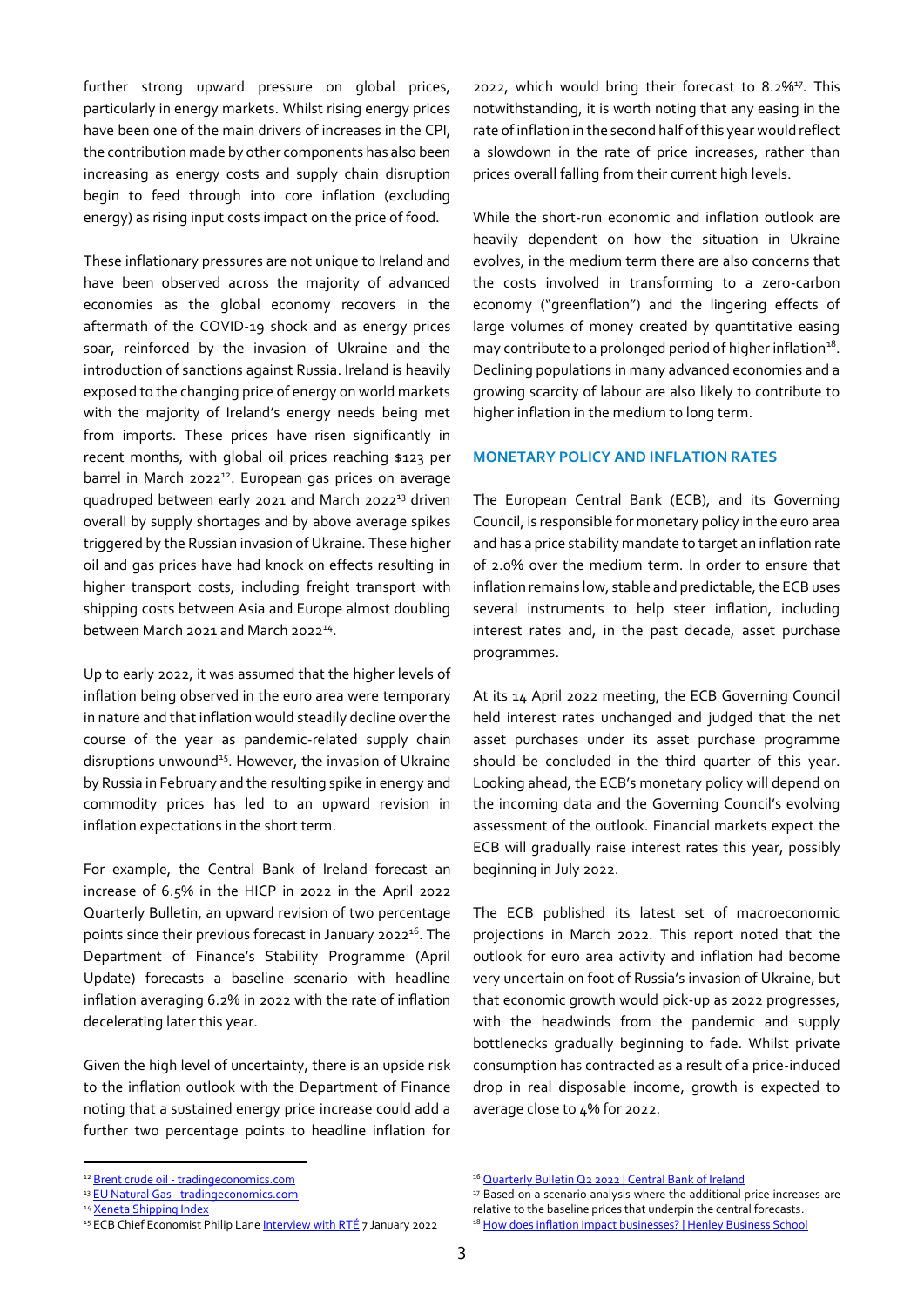In the United States, the Federal Reserve increased its target range for the federal funds rate to 0.75%-1.0% on 4 May 2022, the second rate increase this year. It anticipates that ongoing increases in the target range will be appropriate given the buoyant outlook for the US economy. In addition, the Federal Reserve decided to begin reducing its holdings of Treasury securities and agency debt and agency mortgage-backed securities on 1 June 2022, as described in its Plans for Reducing the Size of the Federal Reserve's Balance Sheet<sup>19</sup>.

On 5 May 2022, the Bank of England raised interest rates by 25 basis points to 1.0% to tackle spiralling inflation. The Bank of England decided to hold back from actively selling its £875 billion portfolio of UK government bonds built up through its quantitative easing programme and will provide an update in August on plans for a disposal programme. Financial markets anticipate some degree of further tightening in the months ahead.

Over the coming quarters, Central Banks around the world will carefully balance the need to stabilise inflation with interest rate rises, while being mindful not to stifle the faltering economic recovery, particularly in Europe, where the effects of the Russian invasion of Ukraine are being felt more acutely.

### **MEASURES OF OVERALL COST COMPETITIVENESS**

Inflation developments in the domestic economy are just one element of Ireland's competitiveness position. Overall cost competitiveness is more complex and is determined by a combination of exchange rates and movements in relative prices between trading partners. For example, for a given exchange rate, Ireland would become more cost competitive if the domestic price of goods and services increased at a slower rate than the price of those goods and services in our competitor countries. Similarly, Ireland would also become more cost competitive if relative prices remained constant, but the euro depreciated against relevant foreign currencies. This is an important consideration for Ireland as approximately 60% of our merchandise trade is with non-euro area countries.

Harmonised Competitiveness Indices (HCIs) effectively apply this concept to the whole economy. The real HCI figures suggest that Ireland experienced a deterioration in cost competitiveness between 2000 and 2008. Following the financial crash there was a gradual improvement in cost competitiveness until 2014 when progress plateaued

<sup>19</sup> Federal Reserve Board - Plans for Reducing the Size of the Federal [Reserve's Balance Sheet](https://www.federalreserve.gov/newsevents/pressreleases/monetary20220504b.htm)

<sup>20</sup> [Bulletin 22-1 Energy Security](http://www.competitiveness.ie/ncc/publications/2022/)

(see Figure 3). The HCIs have fluctuated in a narrow range in recent years, indicating that Ireland's relative competitive position has remained reasonably stable.







# **FOSSIL FUEL DEPENDENCY**

According to the CSO's April 2022 CPI release, 2.98 percentage points of the 7.0% increase in the CPI were driven by energy prices, highlighting the significant impact that developments in international energy markets can have on prices in Ireland.

#### Figure 4: Primary energy by fuel



# Source: SEAI

A recent NCPC Bulletin<sup>20</sup> explored how Ireland is heavily reliant on imported energy (oil, gas and coal) as its primary energy<sup>21</sup> source, with oil (45%) and gas (34%) being the largest primary sources for Ireland's energy in 2020. However, the energy sector is also going through rapid change, with the share of renewable energy in Ireland's

<sup>&</sup>lt;sup>21</sup> Primary energy includes the raw fuels that are used for transformation processes such as electricity generation and oil refining.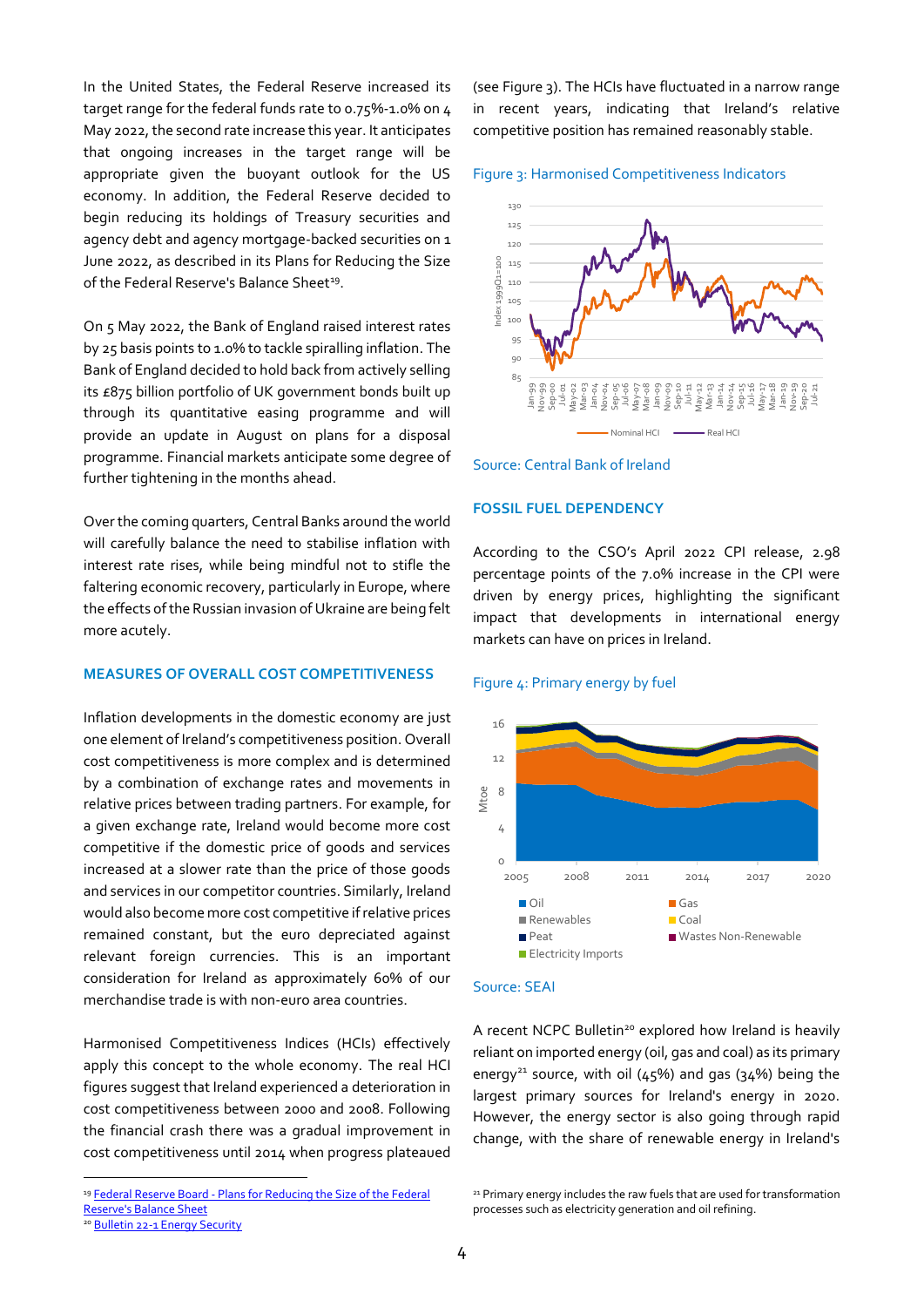primary supply growing from 2.3% in 2005 to 13.3% in 2020**<sup>22</sup>** (see Figure 4).

Ireland's import energy dependency<sup>23</sup> was  $71\%$  in 2020, the 8<sup>th</sup> highest in the EU and above the EU average of 57% (see Figure 5). This average dependency is down from 89% between 2001 and 2015, primarily due to gas coming from the Corrib field in 2015 and the increasing use of indigenous renewable energy.

#### Figure 5: Import dependency of European Countries 2020



# Source: Eurostat

This high import dependency means Ireland is more exposed to external shocks in world energy markets. While Ireland does not import natural gas (directly) from Russia and only a small percentage of our total oil imports come from Russia, the current crisis in Ukraine has accelerated global energy price inflation, with natural gas and oil prices rising to near record levels. As a small open economy, Ireland is acutely exposed to these cost increases and energy supply challenges.

To move towards the goal of achieving net zero greenhouse gas emissions by 2050, Ireland has committed to ambitious targets to move away from fossil fuels towards renewable energy sources. This is reflected in the Climate Action Plan 2021<sup>24</sup>, whose target is to increase the proportion of renewable electricity to 80% by 2030, including an increased target of up to 5 Gigawatts of offshore wind.

To meet the growing energy demand in Ireland and to address increased supply uncertainty, the Council believes that there should be an urgent focus on projects that help

<sup>24</sup> Climate Action Plan 2021

diversify energy supply sources and that upgrade our electricity infrastructure. These actions will not only improve Ireland's energy security and help achieve our climate action targets but will also help to insulate Irish enterprises and households from future volatility in the international prices of fossil fuels.

#### **OTHER ENTERPRISE CONCERNS**

While cost competitiveness matters to all firms, data from the ECB SAFE Survey (see Figure 6) show that only 12.8% of Irish SMEs cited costs as the most pressing issue that they were facing in 2021 <sup>25</sup>. In the context of a growing economy, Irish SMEs indicated that finding customers (22.4%) and the availability of skilled staff and experienced managers (24.6%) were more urgent issues than increasing costs. It is important to note that the latest available survey data, relating to April-September 2021, predate the Russian invasion of Ukraine. The next wave of the SAFE survey is due to be published in June 2022 and will cover the period October 2021-March 2022.







Across the EU, 13.4% of all SMEs considered costs to be the most significant issue they were facing in 2021. In Italy, roughly one in every five SMEs considered costs to be the biggest issue (18.8%), while 12.9% of French firms agreed. The relative importance of costs was somewhat lower in Germany (8.7%), Austria (8.5%) and the Netherlands (8.2%).

When the next SAFE survey is published in June 2022, the relative importance of cost competitiveness may change in light of recent geopolitical developments. However, the results of last November's survey highlights the

<sup>22</sup> [Energy Use Overview | Energy Statistics In Ireland | SEAI](https://www.seai.ie/data-and-insights/seai-statistics/key-statistics/energy-use-overview/)

<sup>&</sup>lt;sup>23</sup>The extent to which an economy relies upon imports in order to meet its energy needs.

<sup>&</sup>lt;sup>25</sup> [SAFE Survey](https://ec.europa.eu/growth/access-finance-smes/data-and-surveys-safe_en) Published November 2021. The survey was conducted between 6 September and 15 October 2021 and covered the period from April to September 2021.